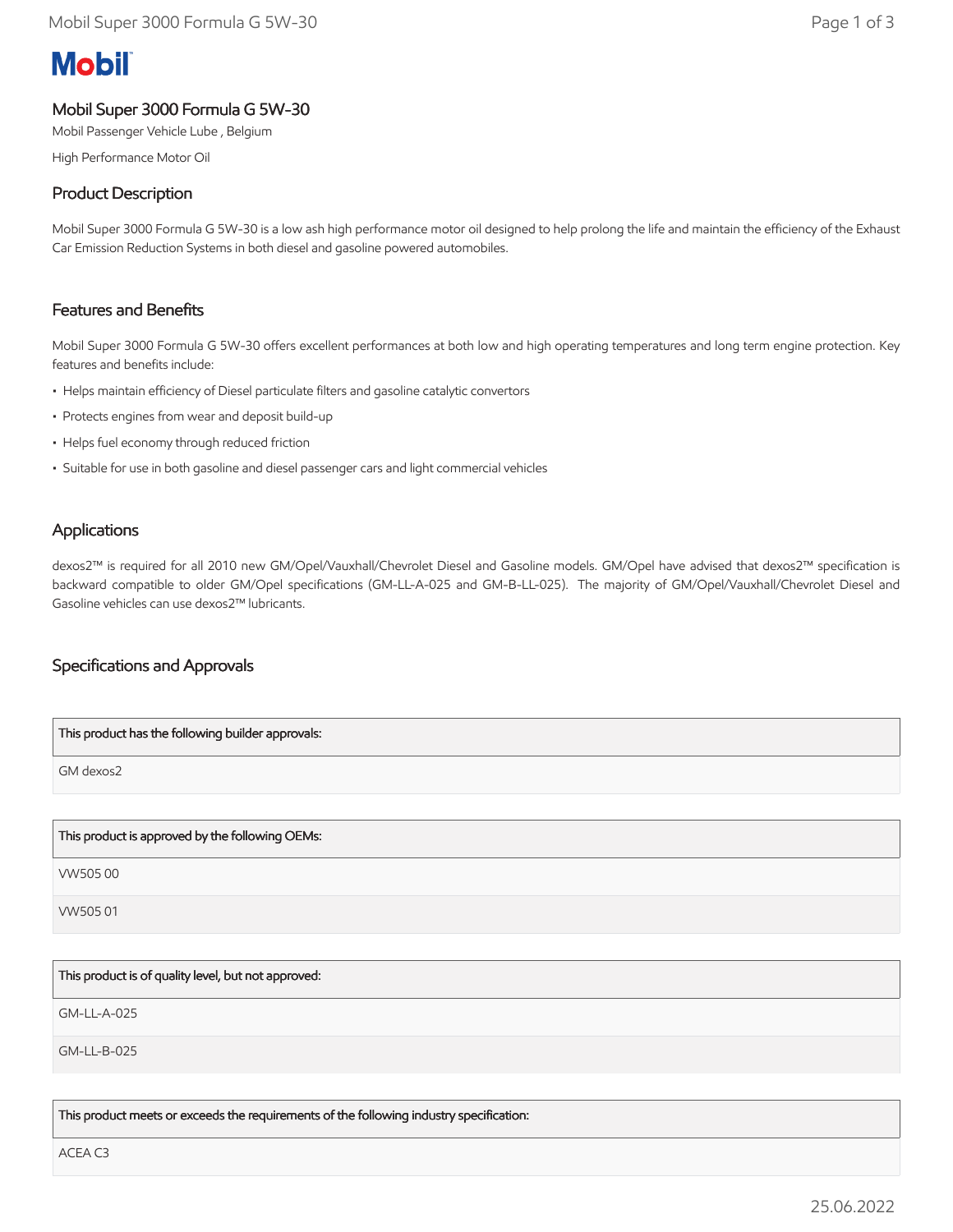#### This product meets or exceeds the requirements of the following industry specification:

| APISL        |
|--------------|
| APISM        |
| <b>APISN</b> |

#### Properties and Specifications

| Property                                      |                  |
|-----------------------------------------------|------------------|
| Grade                                         | <b>SAE 5W-30</b> |
| Ash, Sulfated, mass%, ASTM D874               | 0.8              |
| Density @ 15 C, g/ml, ASTM D4052              | 0.85             |
| Flash Point, Cleveland Open Cup, °C, ASTM D92 | 230              |
| Kinematic Viscosity @ 100 C, mm2/s, ASTM D445 | 11.9             |
| Kinematic Viscosity @ 40 C, mm2/s, ASTM D445  | 68               |
| Phosphorus, mass%, ASTM D4951                 | 0.08             |
| Pour Point, °C, ASTM D97                      | $-36$            |

## Health and safety

Health and Safety recommendations for this product can be found on the Material Safety Data Sheet (MSDS) @ [http://www.msds.exxonmobil.com/psims](http://www.msds.exxonmobil.com/psims/psims.aspx) /psims.aspx

All trademarks used herein are trademarks or registered trademarks of Exxon Mobil Corporation or one of its subsidiaries unless indicated otherwise.

12-2020

ExxonMobil Lubricants and Specialties Europe division of ExxonMobil Petroleum & Chemical BV Polderdijkweg B-2030 Antwerpen

Automotive products: 0800 80634 Industrial products: 0800 80635 Fax: 0800 80648

Typical Properties are typical of those obtained with normal production tolerance and do not constitute a specification. Variations that do not affect product performance are to be expected during normal manufacture and at different blending locations. The information contained herein is subject to change without notice. All products may not be available locally. For more information, contact your local ExxonMobil contact or visit [www.exxonmobil.com](http://www.exxonmobil.com/)

ExxonMobil is comprised of numerous affiliates and subsidiaries, many with names that include Esso, Mobil, or ExxonMobil. Nothing in this document is intended to override or supersede the corporate separateness of local entities. Responsibility for local action and accountability remains with the local ExxonMobil-affiliate entities.

Energy lives here™

**ExconMobil**